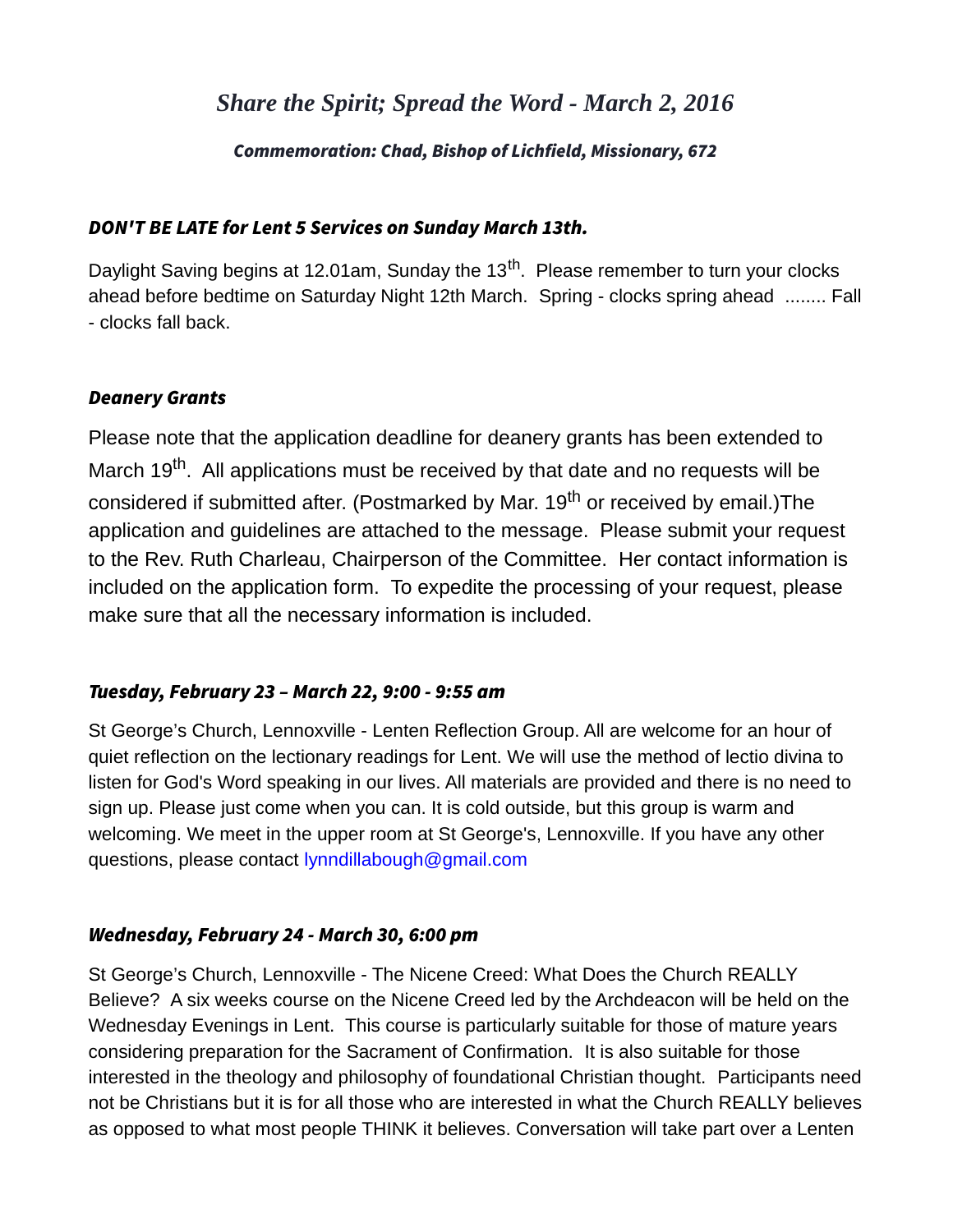soup supper.

#### Friday, March 4th - 2:00p.m.

Sawyerville Manse – Ecumenical World Day of Prayer Service. Please contact [lynndillabouth@gmail.com](mailto:lynndillabouth@gmail.com) for more information.

#### Thursday, March 10th, 10:00 am

Ayer's Cliff, St George's Church – Annual vestry meeting at the church.

Note: The church is collecting food donations for the on-going food bank that operated with the United Church to help in the community.

## Sunday, March 13th & Sunday, March 20th, 1:30 - 4:00p.m.

St Anne's, Richmond - The Walking Christians. All high school-aged youth and almost high school-aged youth are welcome to join this friendly group for worship, games, outings, and discussions. This is a safe place to explore life and religion and to just hang out and have fun. All are welcome. For more information, please contact [lynndillabough@gmail.com](mailto:lynndillabough@gmail.com)

## Sunday, April 3, 2:00p.m.

*St Augustine's, Danville - Country Gospel Hour*. Join with others from across the deanery as we hear scripture, pray, and listen to personal spiritual testimonies by guest speakers who reflect on the passage from scripture that has been most meaningful to them. Music is led by the Country Gospel band, "Dave and the Wranglers". Refreshments following the service are always a treat. If you would like tickets to this event (free but necessary so that we know how much food to provide) please contact [lynndillabough@gmail.com](mailto:lynndillabough@gmail.com)

## Monday, April 4th - Monday, June 13th - 7:00 - 8:00p.m.

St George's Lennoxville Upper Room - Lectio Divina. All are welcome to join this gentle reflection on the gospel reading for the upcoming Sunday. Using a technique that is at once both ancient and post-modern we listen for the leading of the Holy Spirit as we reflect on the meaning of the Word in our lives. Expect a lot of silence and expect to have your heart opened to God. If you have any questions about Lectio Divina, please contact [lynndillabough@gmail.com](mailto:lynndillabough@gmail.com)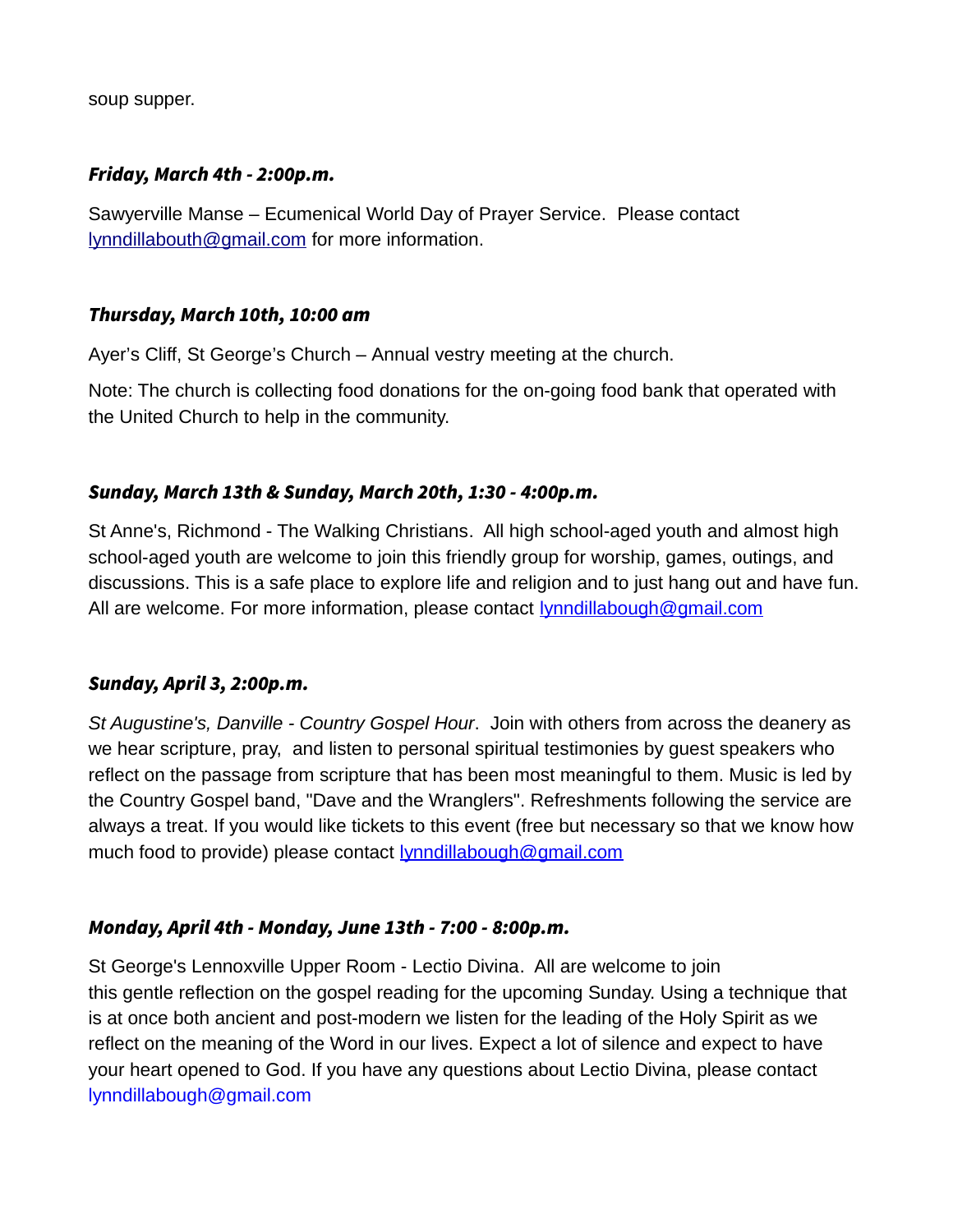# Tuesday April 5, 5:15-6:45

St Augustine', Danville - Messy Church. All families with children 12 and under are welcome for this time of learning and worship. Parents (or grandparents) attend along with their children as we learn about our faith and enjoy a good meal. Storytelling, crafts, worship and dinner with materials and food all provided. We do collect a freewill offering during worship. This month we are learning about resurrection and hope. If you would like to attend, or would like more information about the program, please contact [lynndillabough@gmail.com](mailto:lynndillabough@gmail.com)

## Wednesday, April 6, 5:15-6:45

*St Paul's, Bury - Messy Church.* All families with children 12 and under are welcome for this time of learning and worship. Parents (or grandparents) attend along with their children as we learn about our faith and enjoy a good meal. Storytelling, crafts, worship and dinner with materials and food all provided. We do collect a freewill offering during worship. This month we are learning about resurrection and hope. If you would like to attend, or would like more information about the program, please contact [lynndillabough@gmail.com](mailto:lynndillabough@gmail.com)

## Education for Ministry - Year One: September 2016 until June 2017

Beginning in September, there will be an opportunity for new participants from the deanery to begin the Education for Ministry program. Now is the time to start thinking about this. EfM is a four-year program of theological education for lay people. The commitment is high, but the rewards are many as you learn to reflect theologically on your own life and on the world in which we live. First year involves an intensive study of the Old Testament scriptures. The following three years are on the topics of: New Testament, Church History, Theology, Ethics, and Ecumenism/Inter-Faith Dialogue. All years have a strong component of practical theological reflection. In many dioceses this is the standard formation program for lay readers, but anyone seeking greater maturity in their faith will find the program enriching. Canon Lynn Dillabough is the registrar in the Deanery and co-mentors the program with the Rev. Ruth Charleau. You may contact her if you would like any more information. [lynndillabough@gmail.com.](mailto:lynndillabough@gmail.com)

## First Saturday of Every Month, 9:00 – 11:00 am

St Matthias Church, Fitch Bay – Community Coffee hour. Coffee, tea and muffins. No charge. Everyone welcome.

## Every Tuesday